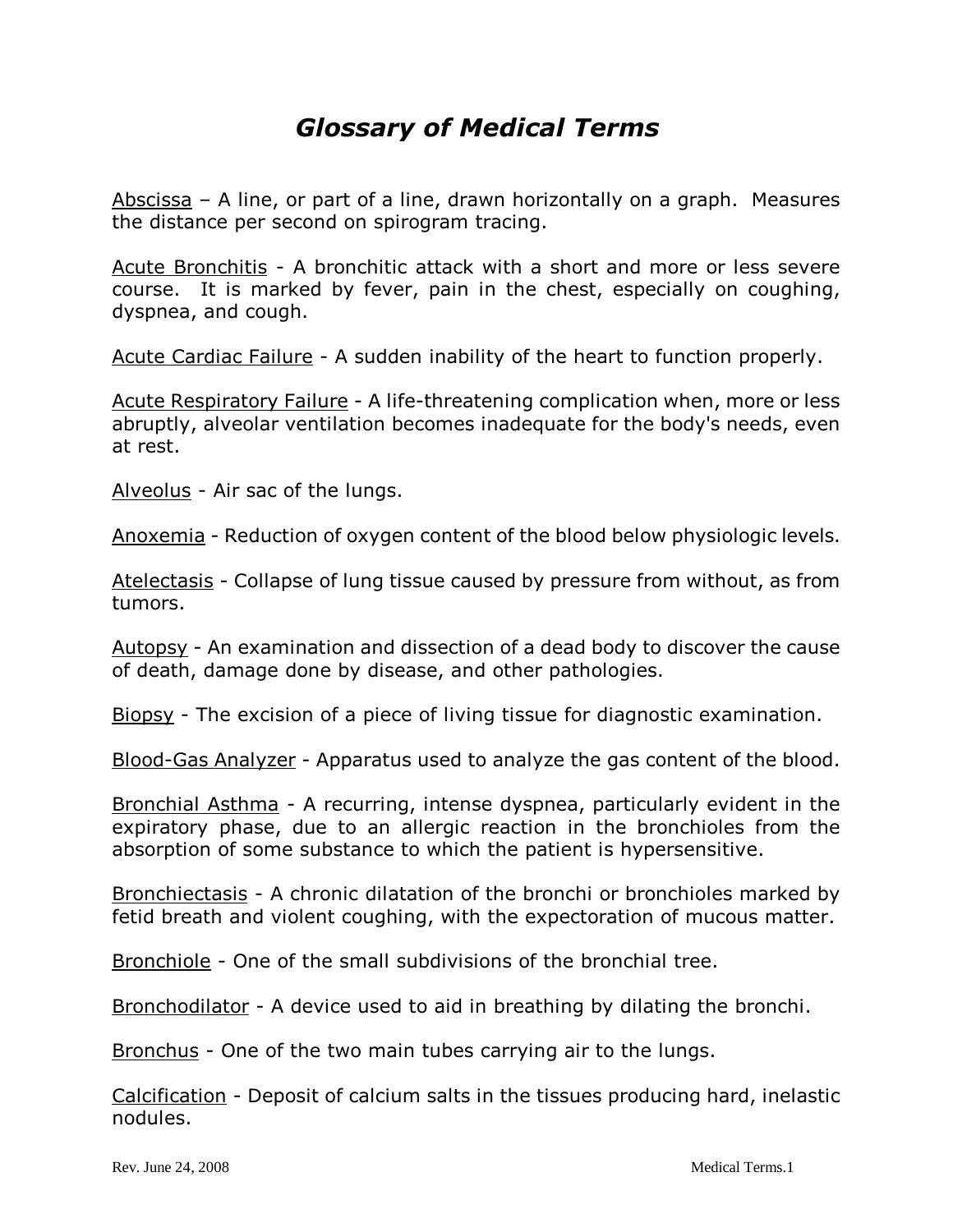Cardiac Arrest - A cessation of heart function, with a disappearance of arterial blood pressure.

Cardiac Collapse - A complete failure of the heart to function.

Cardiac Decompensation - Lack of the lungs to supply adequate oxygen to the heart.

Cardiac Dilation - An enlargement of the heart beyond its normal dimensions.

Cardiac Insufficiency - Inability of the heart to perform its function properly.

Cardiorespiratory Failure - A sudden inability of the heart and lungs to perform their normal functions.

Cardiovascular Collapse - Failure of heart and blood vessels to function.

Chronic Bronchitis - A clinical disorder characterized by excessive mucus secretion in the bronchi and is manifested by chronic or recurrent productive couch (for a minimum of 3 months per year and for at least two successive years).

Chronic Obstructive Airway Disease - Any long-standing disease, *i.e.*, emphysema, bronchitis, asthma, which blocks the free flow of air through the passages.

Chronic Obstructive Pulmonarv Disease (COPD) - A term which applies to those patients with chronic bronchitis, asthma, or emphysema who exhibit persistent obstruction of bronchial air flow.

Coal Workers' Pneumoconiosis - Also known as "black lung", is a chronic obstructive pulmonary disease caused by a fibrous reaction in the lungs to the inhalation of coal dust. Pneumoconiosis is a progressive disease with advances from "simple" to "complicated" through six classifications based on the size of the dust particles in the lungs.

Complicated Pneumoconiosis - The advanced stages of the disease known as coal workers' pneumoconiosis are called "complicated". Complicated pneumoconiosis is characterized by irregular nodular reassess which gradually increase in size until massive lesions develop in the lungs. Complicated pneumoconiosis is classified as categories A, B, or C.

Congestive Heart Failure - Failure of heart to maintain an adequate output resulting in the diminished blood flow to tissues and congestion of pulmonary or systemic circulation.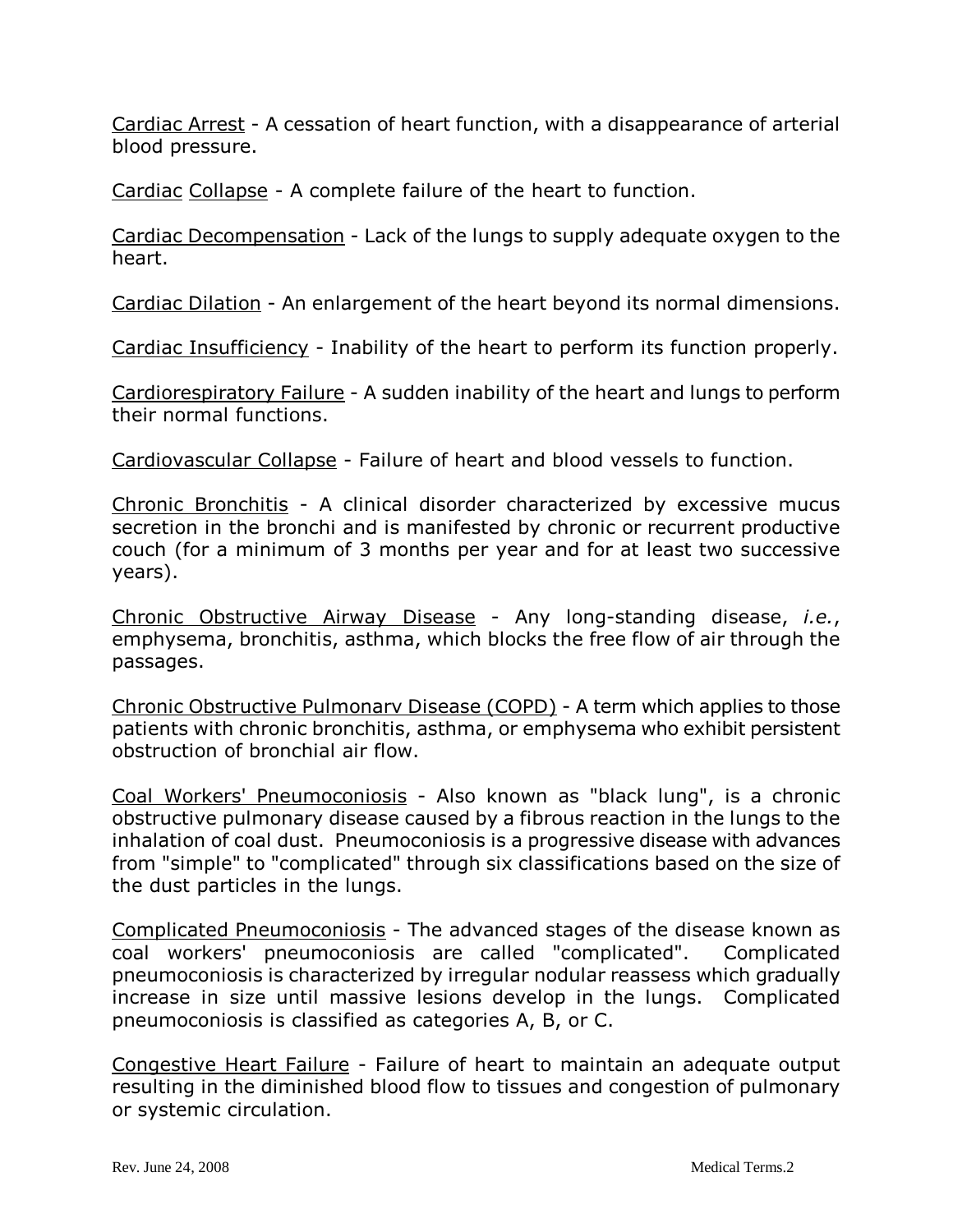Coronary Occlusion - Obstruction to the flow of blood through an artery of the heart as the result of spasm of the vessel or the presence of a thrombus.

Coronary Thrombosis - The formation of a clot in a coronary artery obstructing the flow of blood.

Cor Pulmonale - Right ventricular dilatation secondary to diseases of pulmonary arteries.

Cyanosis - Blueness of skin due to an inadequate supply of oxygen in the blood.

Diffusion - The exchange of oxygen and carbon dioxide across the alveolar membrane.

Dyspnea - Labored or difficult breathing. Common term -- shortness of breath.

Electrocardiogram (ECG) - The graphic representation of tracings showing the changes in electric potential produced by the contractions of the heart.

Embolic Pneumonia - Pneumonia due to embolism of a blood vessel or vessels of the lungs.

Embolus (Pl. Emboli) - Any foreign matter, as a blood clot or air bubble, carried in the blood stream.

Etiology - Study or theory of the causes of origins of diseases.

Expectoration - Act of coughing up and spitting out of material from the lungs, tracheas, or mouth.

Fibrosis - An abnormal increase and thickening of tissues.

Fluoroscopy - The act of using a piece of equipment (the fluoroscope) or of examining by means of a fluorescent screen, the shadows of bodies being examined by means of x-rays.

Forced Vital Capaci1y (FVC) - The vital capacity performed with expiration as forceful and rapid as possible.

Heart Seizure - A sudden cessation of the heart's action.

Hemoptysis - Expectoration of blood.

Hyperventilation - Abnormally prolonged, rapid and deep breathing.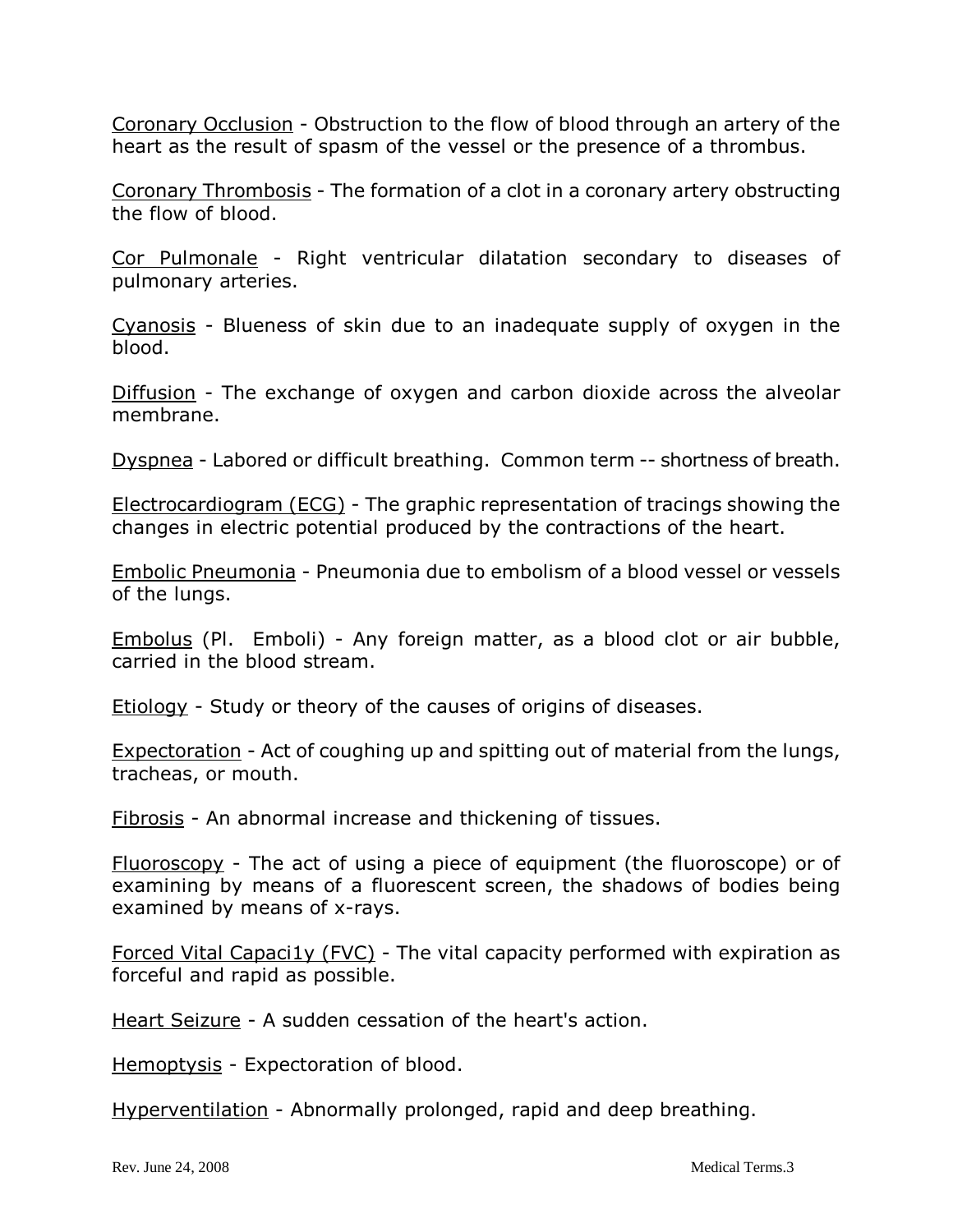ILO-UICC/Cincinnati Classification of Pneumoconiosis - The most widely used system for the classification and interpretation of x-rays for the disease pneumoconiosis. This classification scheme was originally devised by the International Labor Organization (ILO) in 1958 and refined by the International Union Against Cancer (UICQ in 1964. The scheme identifies six categories of pneumoconiosis based on type, profusion, and extent of opacities in the lungs.

Infarct - An area of dying or dead tissue resulting from obstruction of the blood vessels normally supplying that organ.

Intermittent Positive Pressure Breathing (IPPB) - Use of a mechanical device which during inspiration delivers a volume of gas under pressure to the patient's tracheobronchial tree. Used to increase a patient's ventilation and decrease the effort involved in breathing.

Maximum Voluntary Ventilation (MVV) - Volume of air which a subject can breathe with voluntary maximal effort for a given time (10-15 sec., if possible, equated to 1 minute). Formerly called "maximum breathing capacity".

Medical Management - A concept for the treatment of pneumoconiosis involving the development of a therapeutic program for the miner including symptomatic treatment of secondary manifestations of the illness, proper diet, and physical therapy.

Miner's Asthma - A disease of the bronchial tubes of the lungs which is chronic in nature and marked by attacks of difficult breathing.

Myocardial Infarction - The function of dead tissue in the muscular tissue of the heart.

Mycotic Infection of the Lungs - A disease of the lungs caused by a fungus.

Nebulizer - A spray device used to assist in clearing bronchi and lungs.

Obstructive Ventilatory Impairment - Diminished ventilatory capacity due to increased airway resistance, which quickly leads to dyspnea from excessive work of breathing.

One-Second Forced Expiratory Volume ( $FEV<sub>1</sub>$ ) - Volume of air exhaled during the performance of a forced vital capacity in the first second.

Opacity - An accumulation of particles of dust in the lungs which is fundamental to the classification of pneumoconiosis by category. Opacities are considered "small" (up to 1 cm.) and "large" (1 cm. or greater) and the category of CWP is based on the type (small or large); profusion (number of opacities-density-per unit area); and extent (area of the lung field affected).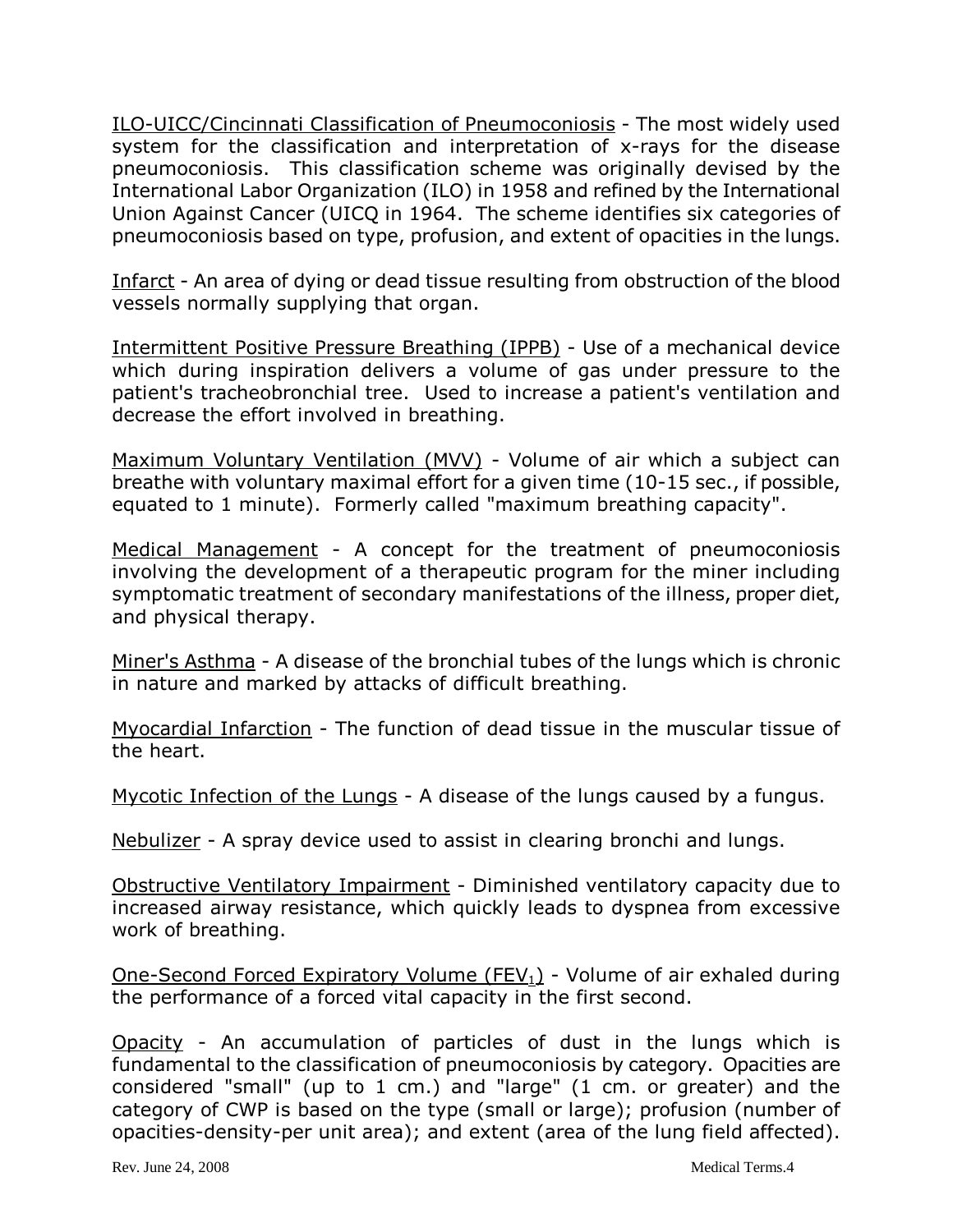Ordinate - A line, or part of a line, drawn vertically on a graph. Usually measures volume.

Orthopnea - Inability to breathe except in an upright position.

Oxygen Therapy - A technique used in the treatment of chronic obstructive airway disease whereby a patient periodically inhales concentrated amounts of oxygen to make up for oxygen deficiencies due to a chronic respiratory disease.

Paroxysm - A sudden attack, or intensifications of the symptoms of a disease, usually recurring periodically.

Pathology - The branch of medicine that deals with the nature of disease, especially with the structural and functional changes caused by disease. The study of all the conditions, processes, or results of a particular disease.

Perfusion - the process which supplies and distributes blood throughout the lung tissue.

Phthisis - Pulmonary tuberculosis.

Pleura - The two layered membranous sac enclosing the lungs.

Pneumonia - Inflammation of the lungs. It is attended with chill, followed by sudden temperature elevation, dyspnea, rapid breathing, pain in the side, and cough, with bloodstained expectoration.

Pneumonitis - Inflammation of the lung.

Pneumothorax - An accumulation of air or gas in the pleural cavity, which may occur spontaneously or as a result of trauma, or a pathological process.

Artificial pneumothorax - The intentional introduction by artificial means of air into the pleural cavity for the purpose of immobilizing the lung in the treatment of pulmonary tuberculosis.

Progressive Massive Fibrosis (PMF) - A complication which occurs in the more advanced cases of pneumoconiosis characterized by widespread consolidation (lesions) of the large amounts of dust in the lungs and connective tissue. A typical chest X-ray shows rounded masses, often several centimeters in diameter, in one or both upper lodes. Most frequently develops from categories 2 or 3 simple pneumoconiosis.

Pulmonary Acidosis - An excess of C02 resulting in inadequate alveolar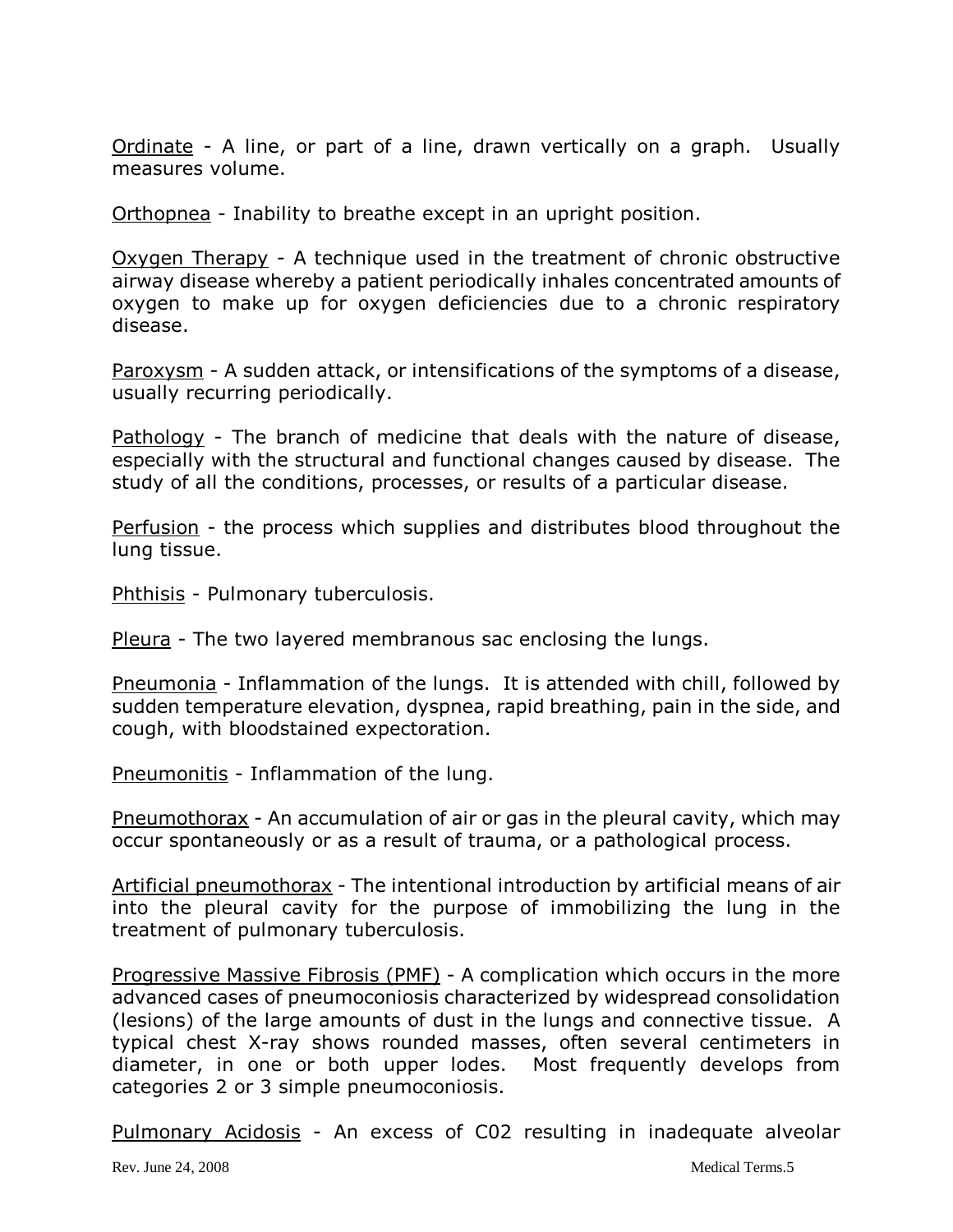ventilation.

Pulmonary Edema - Excessive accumulation of fluid in the air vesicles and cellular tissue of the lung.

Pulmonary Embolism - Lodgement of a clot in a pulmonary artery cutting off circulation.

Pulmonary Emphysema.- A chronic lung condition characterized by an abnormal "puffing up" of the alveoli of the lungs which prevents the normal expiration of air. Its most characteristic symptom is shortness of breath.

Pulmonary Fibrosis - A peculiar, progressive thickening of the alveolar walls, of undetermined etiology, leading to deficient aeration of the blood, with resulting dyspnea and cyanosis, and to cor pulmonale.

Pulmonary Function Tests - Tests performed to measure the degree of impairment of pulmonary function. They range from simple tests of ventilation to very sophisticated examinations requiring complicate t equipment. The most frequently performed tests measure forced vital capacity (FVC), forced expiratory volume in one-second (FEV<sub>1</sub>) and maximum voluntary ventilation (MVV).

Pulmonary Hemorrhage - Ruptured blood vessels in the lungs.

Pulmonary Hypertension - Increased pressure within the pulmonary circulation.

Pulmonary Infarction - Dead tissue in the lungs resulting from obstruction to the pulmonary artery by an embolism or thrombus.

Pulmonarv Insufficiency - An abnormality of lung function demonstrable by objective physiologic techniques.

Rales - various types of sounds heard in bronchi at inspiration or expiration.

Respiratory Arrest - A stoppage of the function of breathing.

Restrictive Ventilatory Impairment - A general term that encompasses conditions characterized by reduction of total lung capacity. Mini or no interference with transbronchial air flows.

Roentgenogram - X-ray picture.

Simple Pneumoconiosis - The early stages of the disease known as coal workers' pneumoconiosis are called "simple". Simple pneumoconiosis is identifiable by small aggregations of dust particles, 1 to 2 millimeters in